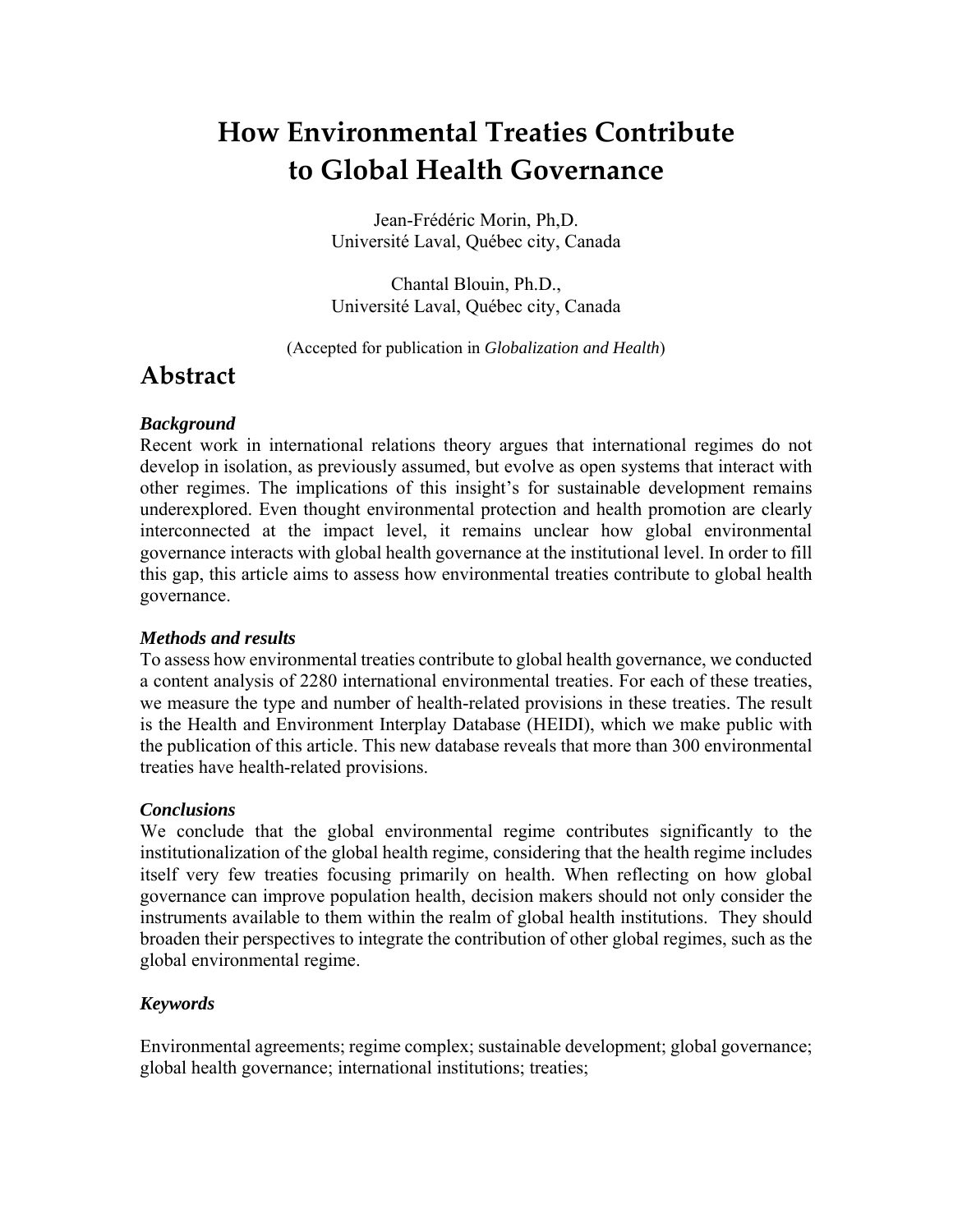## **Background**

Several scholars found that the architecture of global health governance is increasingly fragmented.<sup>1-4</sup> The number of stakeholders has risen sharply and includes nongovernmental organizations (NGOs), private foundations, industrial groups and international research centers. Together, they contribute to the proliferation of various transnational actions, programs and partnerships. Far from centrally coordinating these flourishing activities, the World Health Organization (WHO) is one more actor, albeit an important one.

In the existing literature on global health governance, few studies analyze this fragmentation using the conceptual toolkit developed by scholars of international relations. In this article, we use the concept of "regime complex" to shed a new light on the transformations that have affected global health governance in recent decades. More specifically, we examine the health and environment regime complex and we argue that international environmental law makes a significant contribution to health governance.

The concept of "regime complex" arise out of the observation that there is not just one, but several international systems. The influential actors, the prevailing assumptions and the foundational institutions that govern the global trade system, for example, are quite different from those governing migration flows or the proliferation of weapons of mass destruction. To account for the specificities of each policy domain, international scholars use the concept of "international regime", canonically defined as a "set of implicit or explicit principles, norms, rules and decision-making procedures around which actors' expectation converge in a given area of international relations."<sup>5</sup>

Using this definition, global health appears as an international regime.<sup>6</sup> It includes international institutions devoted to infectious diseases surveillance, foreign assistance for health services, antibiotic resistance, and tobacco control, to name a few. Although these institutions have different members and functions, they share understandings of what health is about and of how health should be governed.<sup>7-9</sup> The global health regime includes, among others, the principle that policy decisions should be informed by evidence-based science, the norm that high-income countries should provide health-related assistance to low-income countries, the rule for states to notify the WHO in case of public health emergency of international concern, and the procedure of establishing transnational partnerships to address global health issues. As such, the global health regime has allowed a certain convergence of expectations among key actors.<sup>10</sup>

However, international regimes do not develop in isolation. They evolve as open systems, which interact with other regimes in conflictual and synergic ways. There is no centralized world government and, therefore, no hierarchical ways available to arbitrate these interactions between regimes. To describe these complex situations, Kal Raustiala and David Victor coined the term "regime complexes", which are defined as arrays of partially overlapping and non-hierarchical regimes.<sup>11</sup> This innovative concept invites anyone interested in understanding how a particular regime is created, how it evolves and how effective it is to consider other global regimes. For example, to understand global health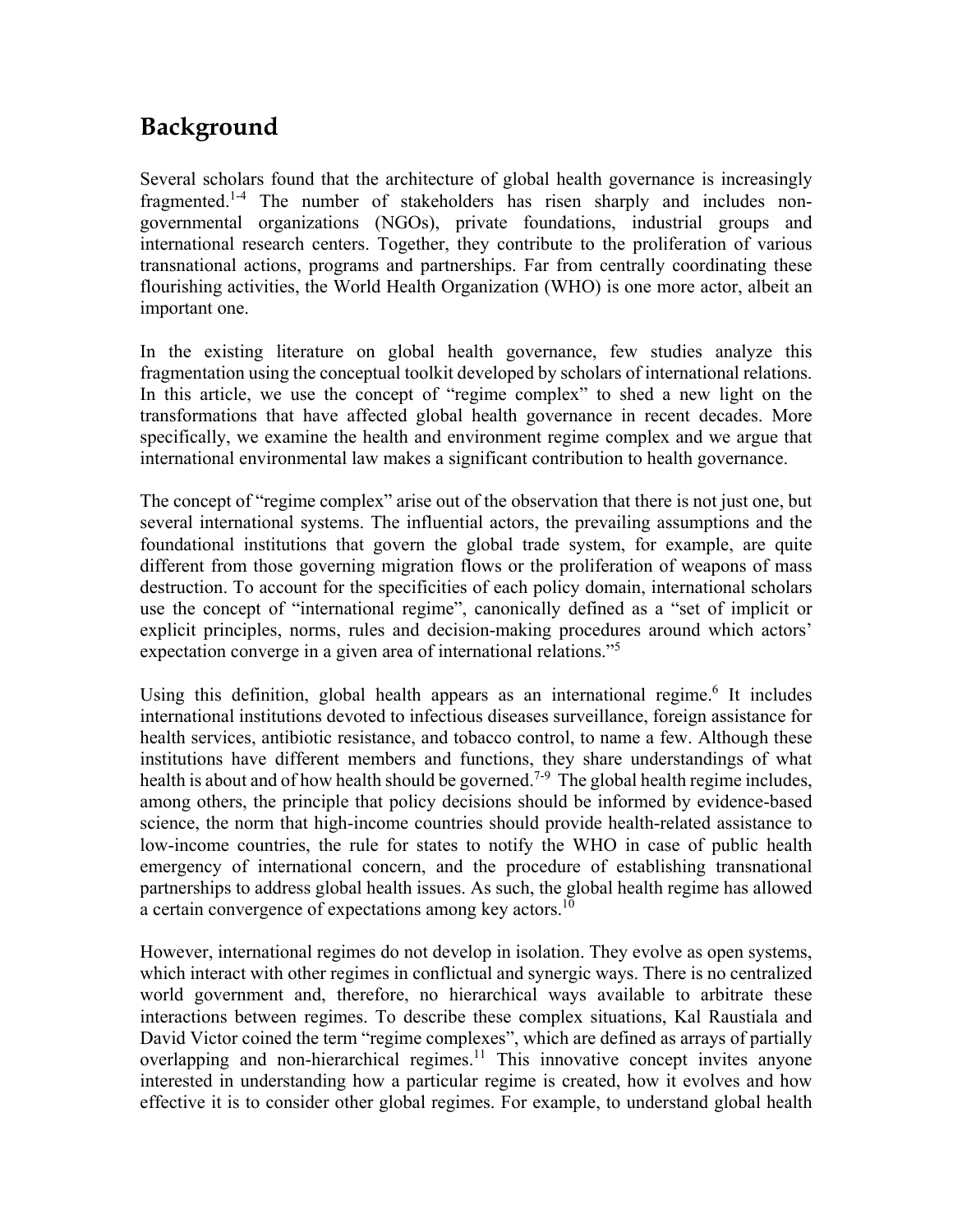governance, we should look at other areas of global governance, which may affect global health in positive or negative ways.

The dynamics that drive the creation of regime complexes are relatively well understood. In many cases, normative activities in one regime have unintended consequences for another regime.<sup>12</sup> For example, the investment regime restricted the ability of governments to adopt health regulations. $^{13}$  In some cases, regime interactions are deliberate. States can strategically move a specific problem from one regime to another, if the latter is perceived as being more receptive to certain interests or ideas. Developing countries adopted this strategy when they wanted to negotiate access to patented pharmaceutical products in the framework of the global health regime, rather than that of the intellectual property regime.<sup>14</sup> Likewise, international organizations seeking to expand their sphere of influence may choose to operate in a different regime to strengthen their position in terms of relevance, visibility or resources. This partly explains how the World Bank became involved in global health governance.<sup>15</sup>

The consequences of regime complexes are generally less clear than their causes.<sup>16</sup> Overlaps between regimes can generate confusion, redundancy and inefficiency.<sup>17</sup> The existence of different competing institutions may strengthen already powerful actors in terms of their forum shopping strategy and exacerbate existing power imbalances.<sup>18</sup> On the other hand, institutional diversity and competition can favor a more flexible, adaptive and innovative form of governance.<sup>19-20</sup>

We know little about how regime complexity affects health governance. Some studies have convincingly argued that trade, investment, intellectual property and financial regimes have unintended negative effects on global health.<sup>21-22</sup> However, the potential positive contribution of other regimes remains overlooked, with the possible exception of the human rights regime.<sup>23</sup> Some studies have shed light on the contribution that specific environmental treaties have made to health governance, particularly the Minamata Convention on Mercury and the Paris Agreement on climate change. 24-25 However, no assessment has yet been conducted on the international environmental regime's contribution to global health governance. By drawing on the concept of regime complex, this article aims to conduct an empirical assessment to determine the extent to which environmental treaties also contribute to global health governance.

## **Methods**

With the publication of this article, we are making the Health and Environment Interplay Database (HEIDI) publicly available. By making this new resource available, we hope the global health community will take it further and map the health regime complex.

The HEIDI dataset covers 2280 environmental treaties concluded between the 18th century and the present day (2017). All the treaties share three defining criteria: 1) they are binding under international law; 2) they were concluded by two or more states, 3) their primary purpose is to protect the natural world or develop the sustainable exploitation of natural resources. They include well-known multilateral treaties on biological diversity and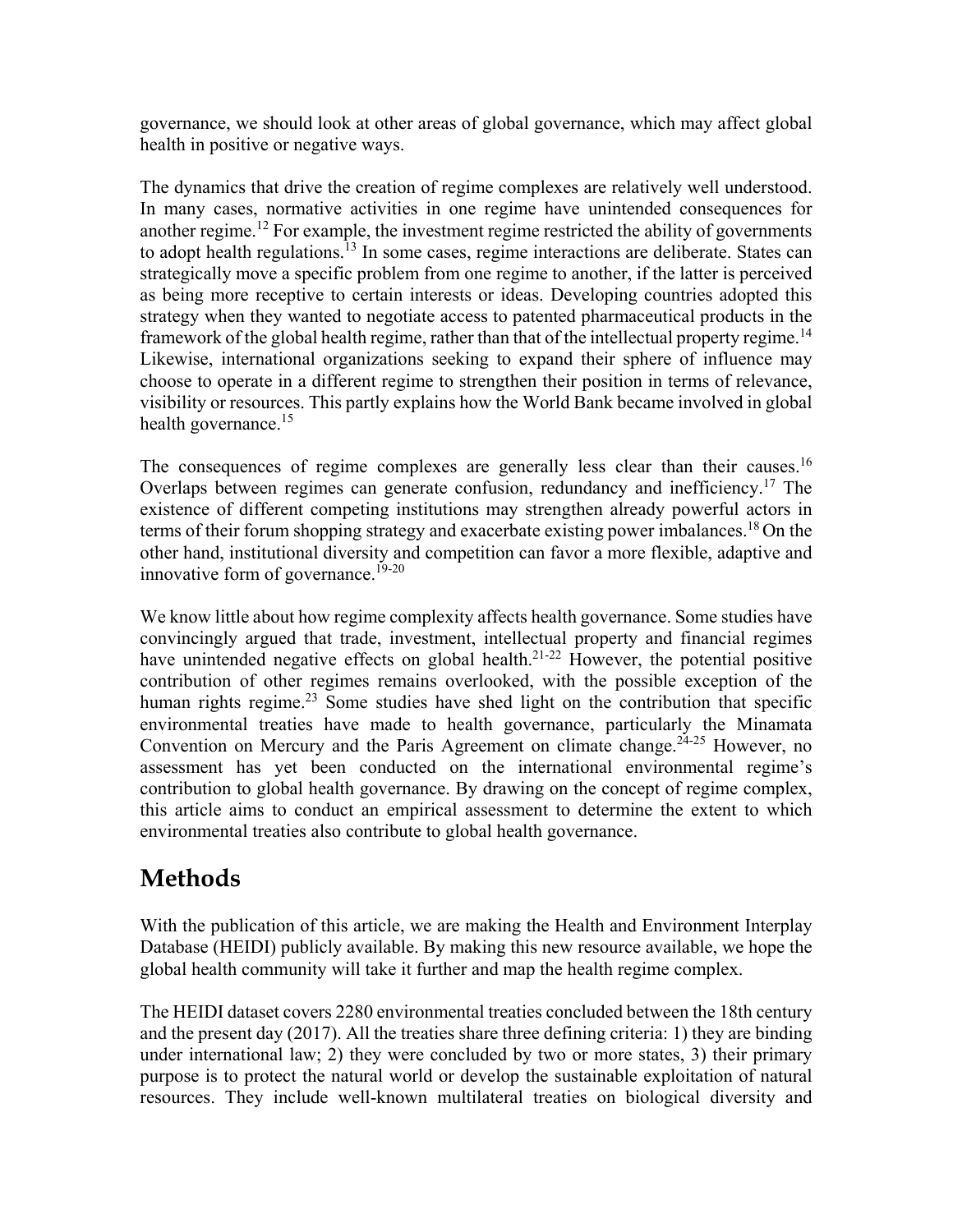climate change, but the majority are bilateral or regional treaties relating to issues, such as fisheries conservation, freshwater management, oil spill and nuclear waste. Most of the treaties were identified and collated by Ronald Mitchell (2003).<sup>26</sup>

We conducted a content analysis using the qualitative data analysis software NVivo to identify provisions linked to human health in these environmental treaties. We first used an extensive list of keywords relating to human health to identify a wide range of provisions. We reduced the initial sample, by applying a narrow definition of human health. For example, provisions on animal health, welfare, food supply and sanitary measures were excluded unless they explicitly referred to human health. Then, we classified genuinely health-related provisions into 14 different categories. We developed a detailed codebook with inclusion and exclusion rules for each of the 14 categories. We instructed a team of trained research assistants to read all 2280 treaties, using the codebook to identify any provisions that fitted our criteria. Different encoders analyzed the selected provisions to weed out any false positive results. Finally, to assess the frequency of false negatives, 10% of the treaties were coded a second time by a different encoder. Inter-encoder reliability for this double coding as measured by Cohen's kappa is 0.706, which is considered a substantial level of agreement. $27$ 

## **Results**

Using this method, we find hundreds of environmental treaties with health-related provisions. Not surprisingly, most treaties designed primarily to protect natural resources do not include provisions on human health. Environmental law and health law remain two distinct bodies of international law. However, no fewer than 338 environmental treaties include at least one health-related provision and some of them include up to seven of these provisions. Health-related provisions appears a total of 540 times in HEIDI.

### *General trends*

HEIDI reveals that health concerns entered the environmental regime much earlier than a focus on UN-sponsored activities might suggest. Although the 2013 Minamata Convention on Mercury and the 2015 Paris Agreement on climate change might be the most visible environmental treaties with health-related provisions, they build on a long heritage. For example, a 1903 treaty concluded among riparian states of the Rhine regulated the packaging, labeling and handling of substances that are dangerous for human health.

As illustrated by Figure 1, the number of environmental treaties, including those with health-related provisions, rose rapidly in the 1970s. This period was characterized by growing ecological concerns, particularly in high-income countries. The ratio of new environmental treaties with health-related provisions over the total number of new environmental treaties peaked in the early 2000s. This was around the time of the 2002 Johannesburg Summit on Sustainable Development, where health was one of the central themes. Since then, the ratio is declining, but the cumulative number of environmental treaties with health-related provisions continues to increase.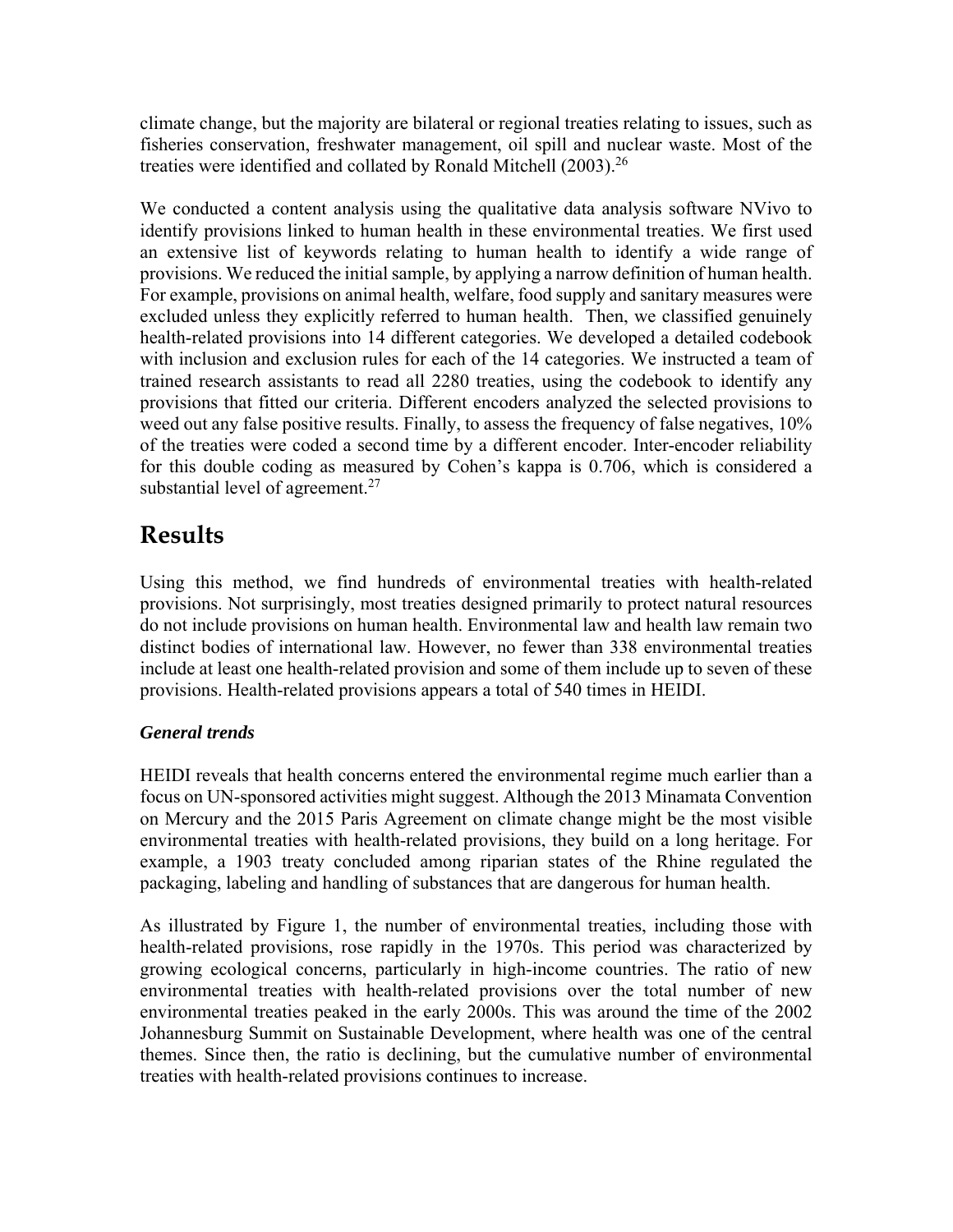

**Figure 1 Growth in number of environmental treaties with health-related provisions** 

- Cumulative number of agreements - Percentage of agreements

We observe that the number of health provisions is strongly and positively correlated with the number of parties to an environmental treaty. In addition, multilateral treaties include more health provisions on average than bilateral treaties.

However, as Figure 2 shows, the geographical distribution of health provisions is irregular. On average, high-income countries have concluded more environmental treaties with health provisions than developing countries. Germany, France and the United States are part to more than 80 environmental treaties with health provisions. In contrast, almost all African and Asian countries have signed fewer than 40 environmental treaties with health provisions.



#### **Figure 2 Number of environmental treaties with health-related provisions per country**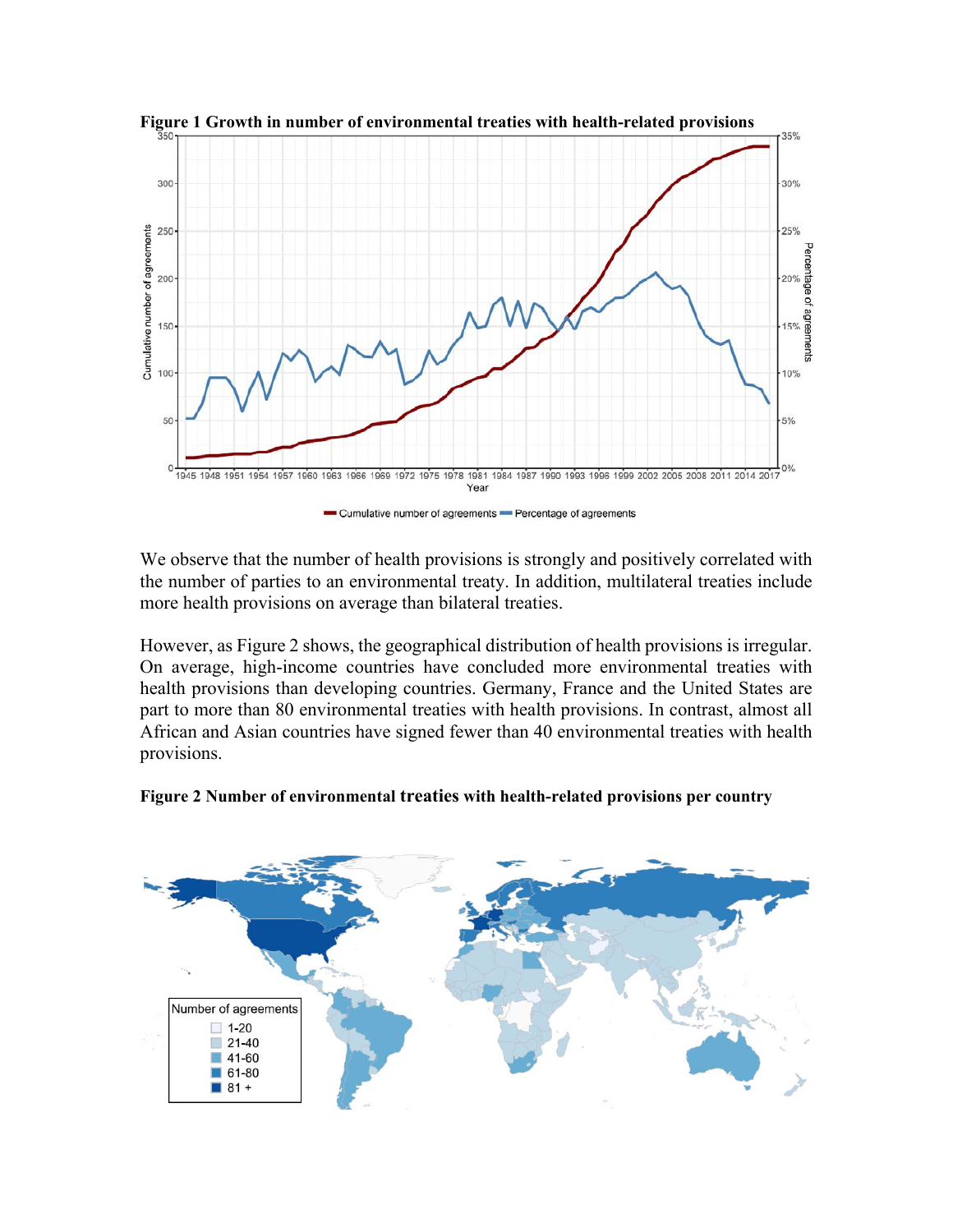In Figure 3, we present the number of environmental treaties for the different issue areas and the number of treaties that include at least one health provision. We note that health provisions are more frequent in absolute terms in environmental treaties related to agriculture and pollution. Health provisions are unlikely to be found in environmental treaties devoted to fisheries or fresh water, even though these two issue-areas clearly have environmental health implications.



**Figure 3 Number of environmental treaties per issue-area and number of treaties with health provisions per issue-area** 

The fourteen categories of health provisions in HEIDI can be divided into three groups. First, we considered the provisions relating to the treaty's general principles or objectives. The second group includes provisions about institutional matters, which particularly focus on how the treaty in question relates to global health institutions. The third group concerns the operational provisions, which are usually related to the implementation of the treaty. In this section, we describe the nature, frequency and distribution of these provisions.

#### *Principled provisions*

We identified six categories of health-related provisions dealing with the general objectives. The most frequent type, with 150 occurrences, is a reference to human health in the environmental treaty's preamble. For example, in the *1989 Basel Convention on the Control of Transboundary Movements of Hazardous Waste,* there is a reference to the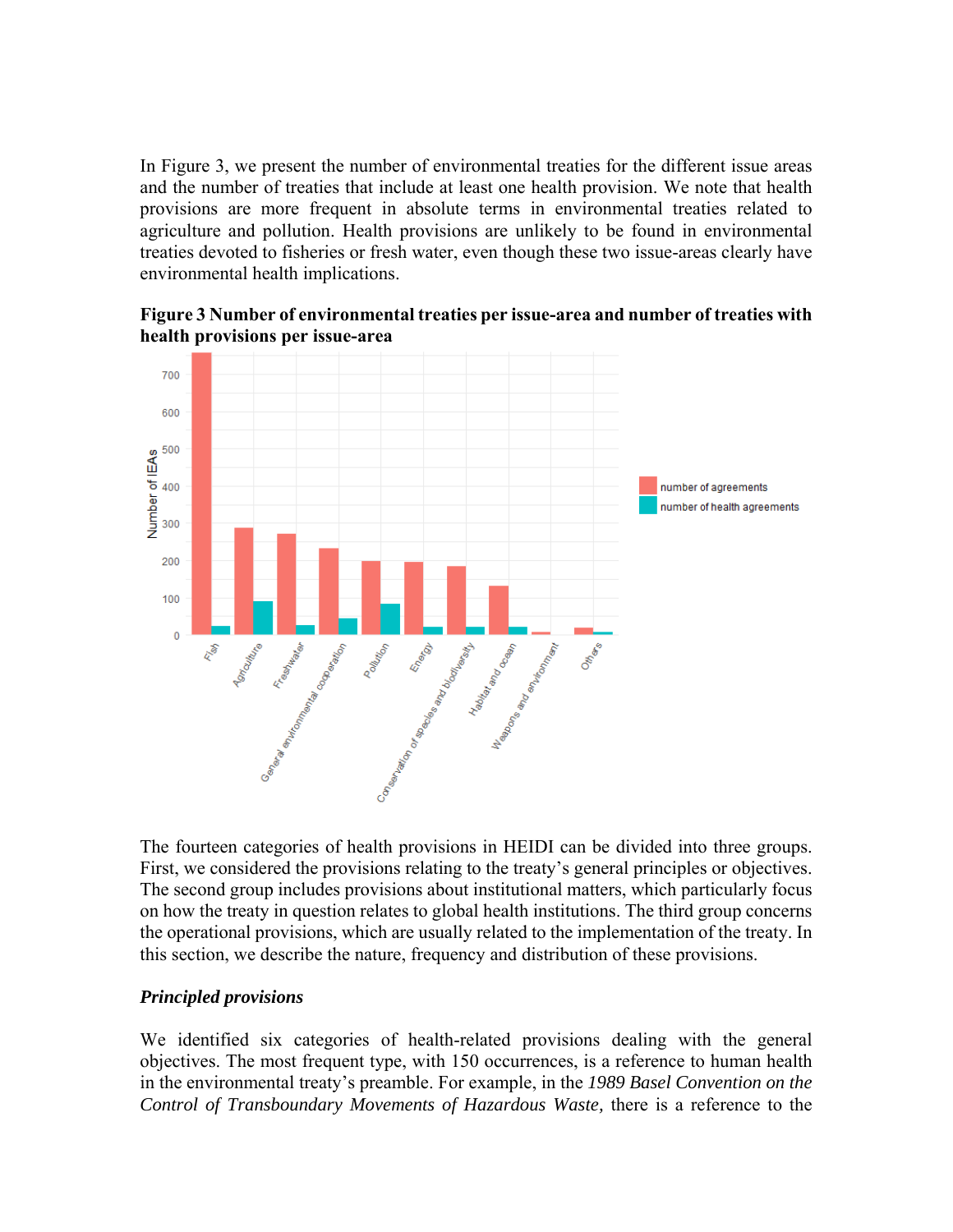awareness of "…the risk of damage to human health and the environment caused by hazardous wastes and other wastes and the transboundary movement thereof."

In 97 treaties, we found causal statements about how a substance (e.g. radioactive material, inflammable substances or polluted water) or an activity (e.g. waste disposal) is considered dangerous to human health. For example, the *Convention on The Protection of The Marine Environment of The Baltic Sea Area* states "Pollution means introduction by man, directly or indirectly, of substances or energy into the marine environment, including estuaries resulting in such deleterious effects as hazard to human health…"

In 96 treaties, we found provisions stating that protection or promotion of human health is one of the treaty's objectives. The first time that human well-being or health was cited as an objective in an environmental treaty was in the 1972 *Convention for the Prevention of Marine Pollution by dumping from ships and aircraft*, an agreement between several European countries: "The Contracting Parties pledge themselves to take all possible steps to prevent the pollution of the sea by substances that are liable to create hazards to human health,  $[\dots]$ ."

A less frequent type of causal claims, found in 20 treaties, concerns statements about the importance of natural, biological and genetic resources for human health. The preamble to the 2010 *Nagoya Protocol on Genetic Resources* acknowledges "the importance of genetic resources to […] public health….".

An important branch of international law concerns human rights and health services or living conditions that promote health. However, only 12 environmental treaties mention the right to health or the obligations of parties regarding the right to health. Most of the treaties that do so involve Russia or Eastern European countries, such as the 1997 environmental agreement between Belarus and Slovakia, which is also one of the first treaties to refer to "the human right to a healthy environment". More recently, we also found references to the right to health in the preamble of the 2015 *Paris Agreement on climate change*. This provision was the result of concerted advocacy efforts from public health actors.<sup>28</sup>

Another principled provision that refers to human health in environmental treaties is related to the precautionary principle. This is the duty to take action to prevent harm to the environment or human health, even when scientific evidence remains uncertain. There are more than one hundred references to the precautionary principles in the treaties in HEIDI, but only 13 of these provisions explicitly refer to human health. These provisions are usually found in treaties involving the European Union that were concluded in the 1990s and 2000s.

#### *Institutional provisions*

Institutional provisions are less frequent than principled provisions. They are usually of a general order, as they do not specify exactly what they require from the parties involved or from the secretariat responsible for the treaties. Six environmental treaties require their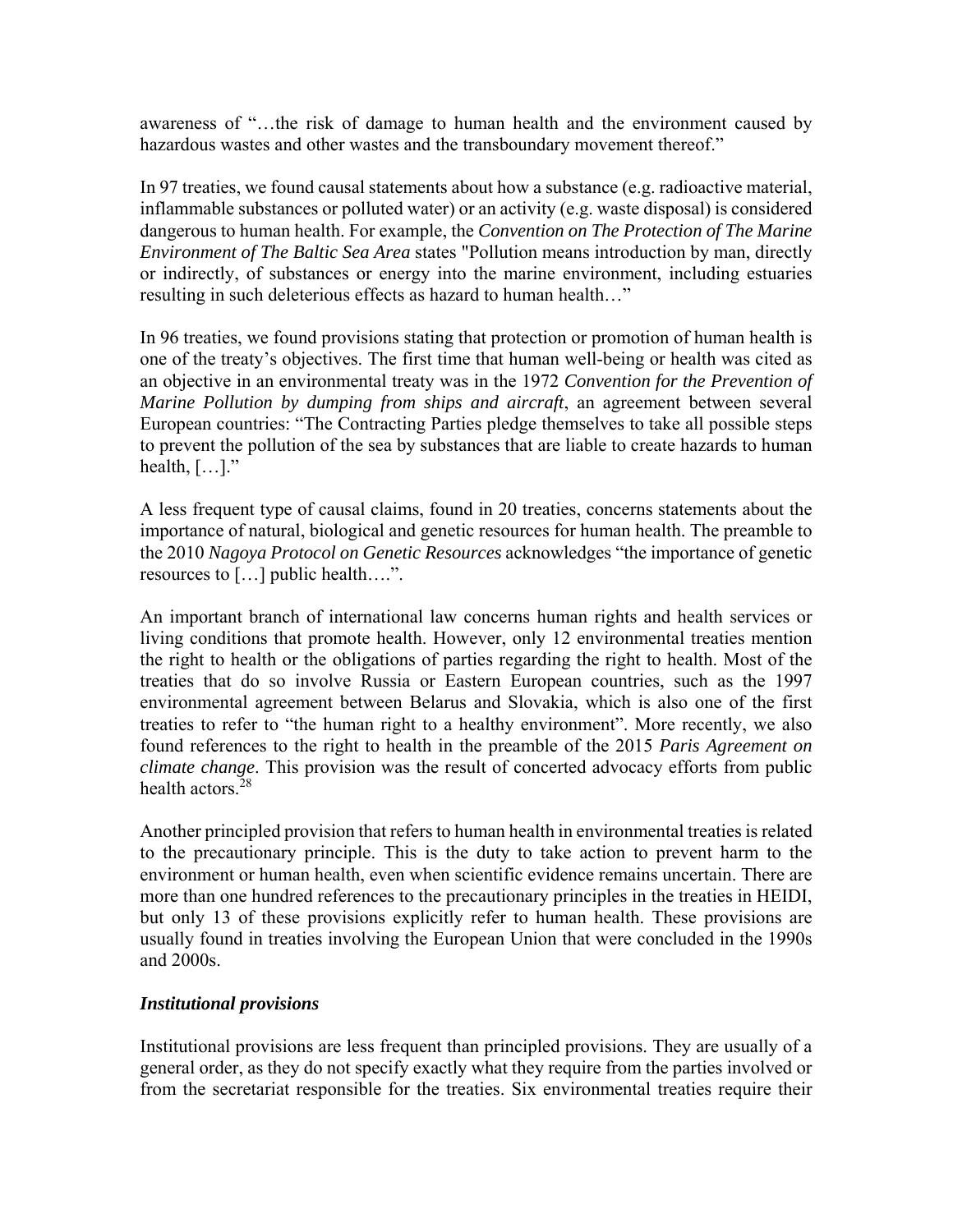parties to cooperate with the WHO and three include a requirement to cooperate with another health organization. For instance, the *1985 Vienna Convention for the Protection of the Ozone Layer* provides that "The Conference of the Parties shall [...] seek [...] the services of competent international bodies [...] in particular […] the World Health Organization."

In other cases, the treaty may refer to the WHO (ten occurrences) or another health organization (three occurrences) without actually prescribing cooperation with them. This is illustrated by the *1999 Protocol on water and health to the Convention on protection of transboundary watercourses*, which includes a provision that mentions: "The quality of the drinking water supplied, taking into account the Guidelines for drinking-water quality of the World Health Organization". We note that the probability of finding a provision on cooperation with WHO is higher in treaties involving jointly high-income and developing countries.

#### *Operational provisions*

The third group of health-related clauses in environmental treaties relates to operational rules. Four types of clauses belong to this group. The most frequent type (61 treaties) are exceptions, which allow parties to the treaties to derogate from their treaty obligations for the purpose of protecting public or human health. For example, exceptions may include the right to kill an animal that endangers human lives or in times of famine, the right to access ports in the case of medical emergency (in fisheries agreements) and the right to impose more stringent measures to enhance human health protection. Such exceptions are particularly common in treaties that Canada is party to.

The second type of operational provisions, found in 54 environmental treaties, state that parties have the right to impose a quarantine for the cross-border trade of products. The majority of these provisions concern bilateral treaties between developing countries that were negotiated in the 1950s and 1960s.

The third type concerns clauses that commit parties to working toward harmonizing health policies. Ten environmental treaties call their parties to adopt similar guidelines, methods, policies, standards or procedures. The 1995 *Convention to Ban the Importation into The Forum Island Countries of Hazardous and Radioactive Wastes and To Control the Transboundary Movement and Management of Hazardous Wastes Within the South Pacific Region* specifies that: "The Conference of the Parties […] shall promote the harmoniation, at high levels of protection, of appropriate legislation, policies, strategies and measures for minimising harm to human health and the environment."

Finally, we found four treaties in which parties commit to investing in health services and capacity building: the 1978 *Treaty for Amazonian Cooperation*; the 2001 *Stockholm Convention on persistent organic pollutants*; the *Framework cooperation agreement between Austria and Venezuela*; and the *2013 Minamata Convention on mercury*. This last treaty include the following commitments: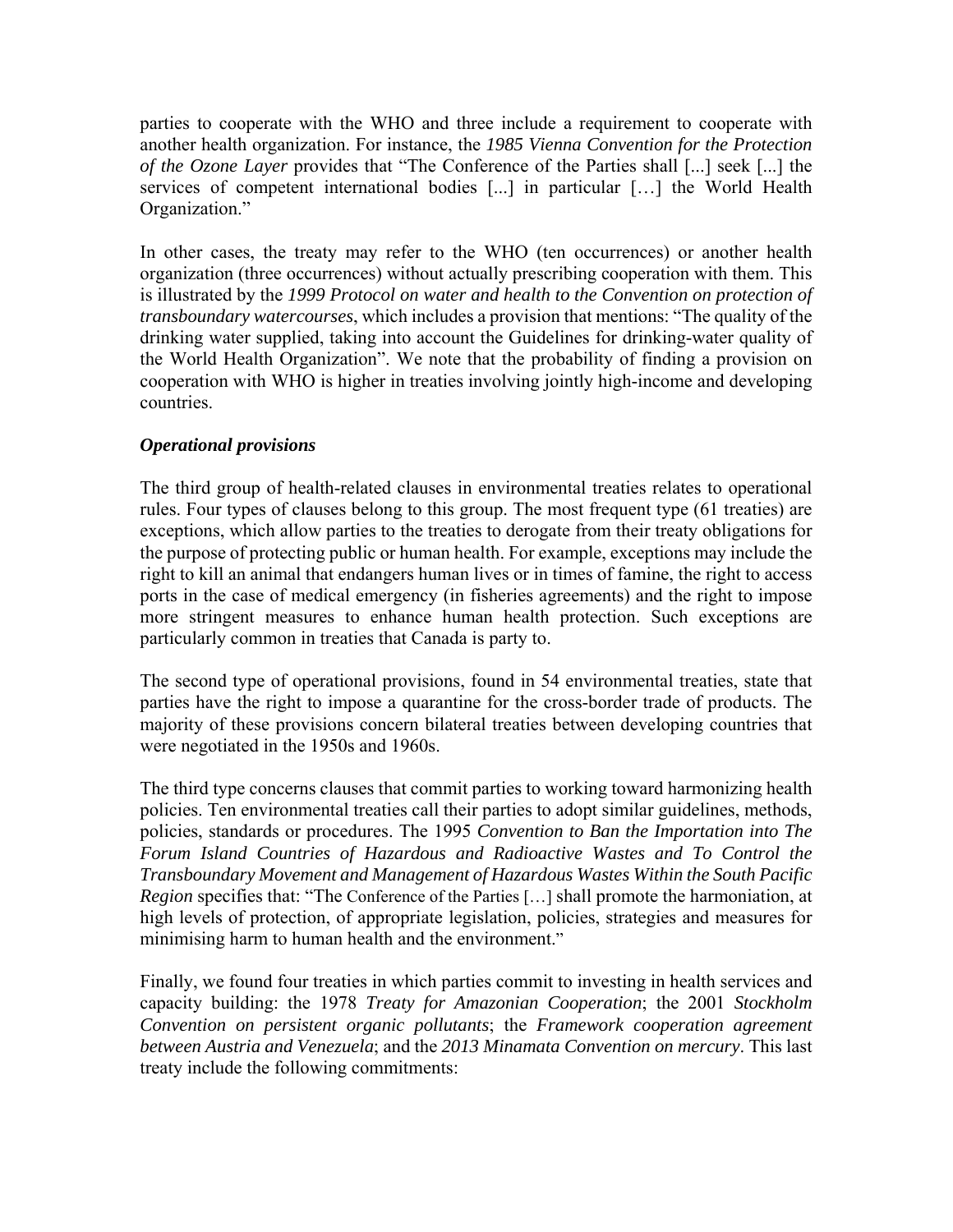(c) Promote appropriate health-care services for prevention, treatment and care for populations affected by the exposure to mercury or mercury compounds; and (d) Establish and strengthen, as appropriate, the institutional and health professional capacities for the prevention, diagnosis, treatment and monitoring of health risks related to the exposure to mercury and mercury compounds.

### **Discussion**

We found that the environmental regime makes a significant contribution to the global health regime. In order to fully understand the global health regime, it is important to take into account other global regimes, such as the global environmental regime. The mapping presented in this article points to three key findings.

Firstly, we observe important links between the global health regime and the global environmental regime in terms of their principles and objectives. Negotiators of environmental treaties frequently include the protection of human health as one of their objectives. This type of linkage helps justify global collective actions on environmental issues.

Secondly, the linkages between the two regimes can also be analyzed with operational provisions. The majority of operational provisions found in environmental treaties aim to manage the potential conflicts that may arise between the two regimes. Various exceptions or safeguards allow states to arbitrate the regime interactions and prevent unintended negative consequences of the environmental regime on the global health regime.

Thirdly, we find few institutional provisions linking the two regimes. Environmental treaties seldom refer to the institutions involved in the global health regime and rarely build formal bridges with them. One explanation for this low level of institutional interaction may be due to the increasing number and diversity of institutions that are now involved in global health governance. Indeed, in such a fragmented regime, the different actors' roles and responsibilities may not be very clear, especially for actors operating in other global regimes.

Some public health analysts might have expected stronger linkages between the global health regime and the global environmental regime, given the burden of diseases associated with certain environmental risks. The most striking case is air pollution, as it is associated with a high level of mortality and morbidity worldwide.<sup>29</sup> Yet, air pollution is not the subject of particularly intense rule-making in international environmental law. The transborder nature of air pollution may not be sufficiently strong to create incentives to encourage international cooperation in this area. The sources of air pollution tend to be local and global interdependence is a powerful incentive for international cooperation, as shown by the large number of environmental treaties that focus on fisheries and transboundary water. In this sense, the fact that some of these treaties take into account health objectives comes as a surprise. While several observers of global governance express concerns for bureaucratic silos, policy incoherence, and negative externalities, the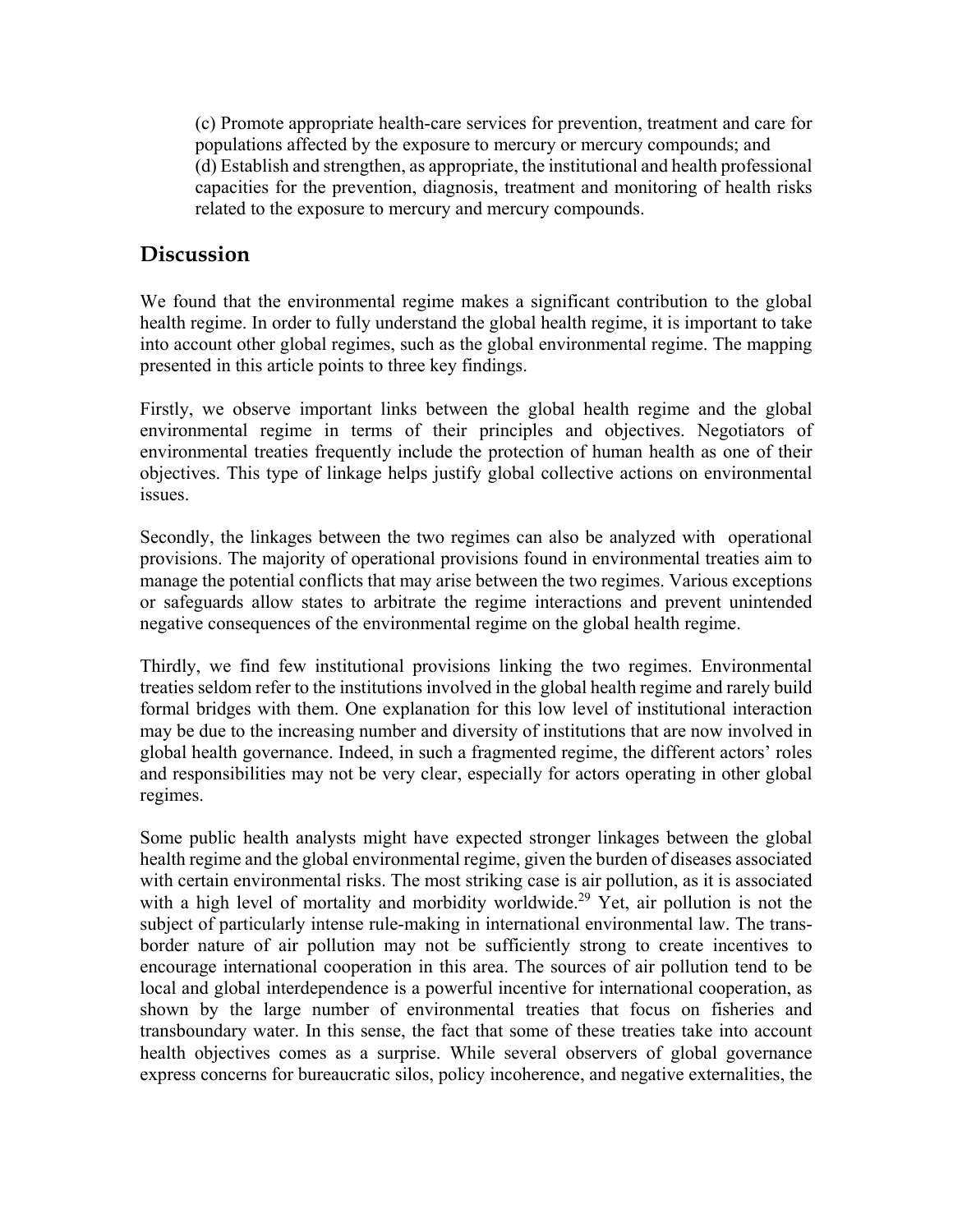encompassing approach of some environmental treaties is an unexpected and welcome development.

### **Conclusion**

The current literature on the relations between the global health regime and other international regimes focuses on negative externalities. For example, studies have found that the trade regime, the foreign investment regime, the global finance regime, and the intellectual property regime accentuate health inequities.<sup>21-22</sup> These negative side effects have led to calls for global governance processes that better protect policy space for health. $30$ 

This article finds that other areas of global governance can make a positive contribution to global health. In particular, the global environmental regime includes more than 300 treaties with health-related provisions. This contribution is particularly significant considering that the health regime includes itself very few treaties. Moreover, other environmental treaties that do not explicitly refer to health might also contribute indirectly to health governance by reducing pollution levels and creating a healthier environment.

Taking into account various regimes' positive contributions to global health is necessary to have a complete picture of the global health regime complex. Having such a complete picture is important because decision makers can potentially use instruments beyond the realm of global health institutions to improve population health. In addition, decision makers might want to transfer lessons from positive experiences to regimes that currently subordinate health under other policy objectives.

Future research on other regimes that affect global health governance should be extended. For example, an in-depth analysis of the health implications of the labor and the human rights regimes should be conducted, following the guidelines provided by the concept of regime complex.

## **Declarations**

#### *Availability of data and material*

The Health and Environment Interplay Database (HEIDI) generated and analysed during the current study will be made available at www.chaire-epi.ulaval.ca with the publication of this paper. Users of this dataset are asked to cite this paper as the main reference introducing the dataset.

#### *Funding*

This research benefited from funding provided by the Canadian Foundation for Innovation and Université Laval's Center for Interdisciplinary Studies on International Trade and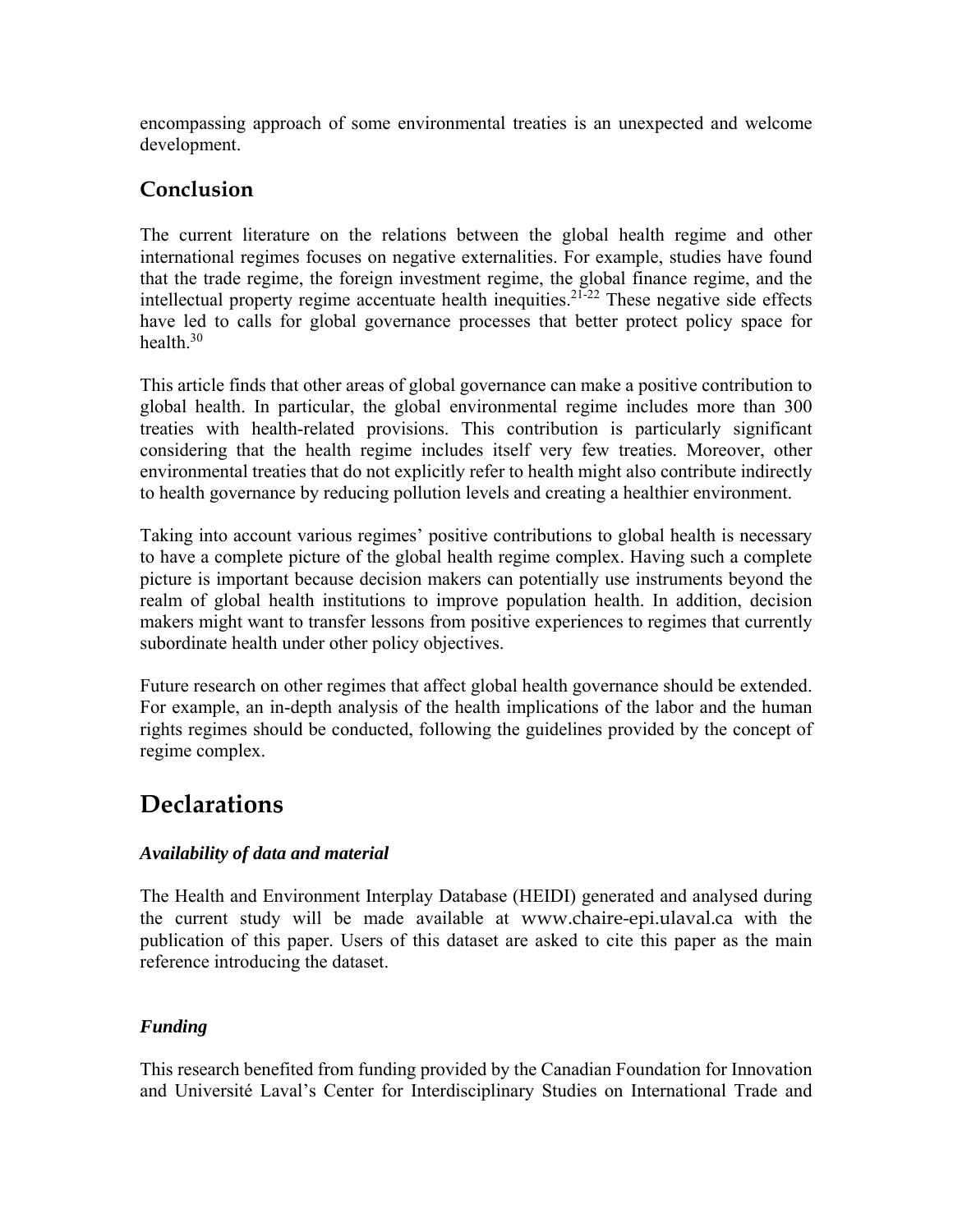Investment. These funders did not contribute in any way in the design of the study, the interpretation of the data or the writhing of the manuscript.

#### *Authors' contributions*

JFM contributed to the study design, the data collection (creating the data set, preparing the coding book, supervising the content analysis), the data analysis and interpretation and writing the manuscript. CB contributed to the study design, the data collection (creating the data set, preparing the coding book, supervising the content analysis) and writing the manuscript.

## **References**

- 1 Gostin LO, Mok EA. Grand challenges in global health governance. *British Medical Bulletin 2009;* 90: 7–18.
- 2 Fidler D. The challenges of global health governance*.* New York: *Council of Foreign Relations*, 2010.
- 3 Hill PS. Understanding global health governance as a complex adaptive system. *Glob Public Health* 2011; 6:6: 593-605.
- 4 Frenk J, Moon S. Governance challenges in global health. *New Engl J Med 2013;* 368: 936-942.
- 5 Krasner SD. Structural causes and regime consequences: regimes as intervening variables. *Int Organ* 1982; 36.2: 185-205.
- 6 Szlezak NA, Bloom BR, Jamison DT et al. The Global Health System: Actors, Norms, and Expectations in Transition. *PLoS Med* 2010; 7.1: e1000183.
- 7 Holzscheiter A, Bahr T, Pantzerhielm L. Emerging governance architectures in global health: Do metagovernance norms explain inter-organisational convergence? *Politics and Governance* 2016; 4:15-19.
- 8 Ruger JP. Normative foundations of global health law. *Georgetown law J* 2008; 96.2 : 423-443.
- 9 Gostin LO, Sridhar D. Global health and the law. *New Engl J Med 2014;* 370.18: 1732- 1740.
- 10 Hanrieder T. The path-dependent design of international organizations: Federalism in the World Health Organization. *Eur J of Int Relations 2015;* 21.1: 215-239.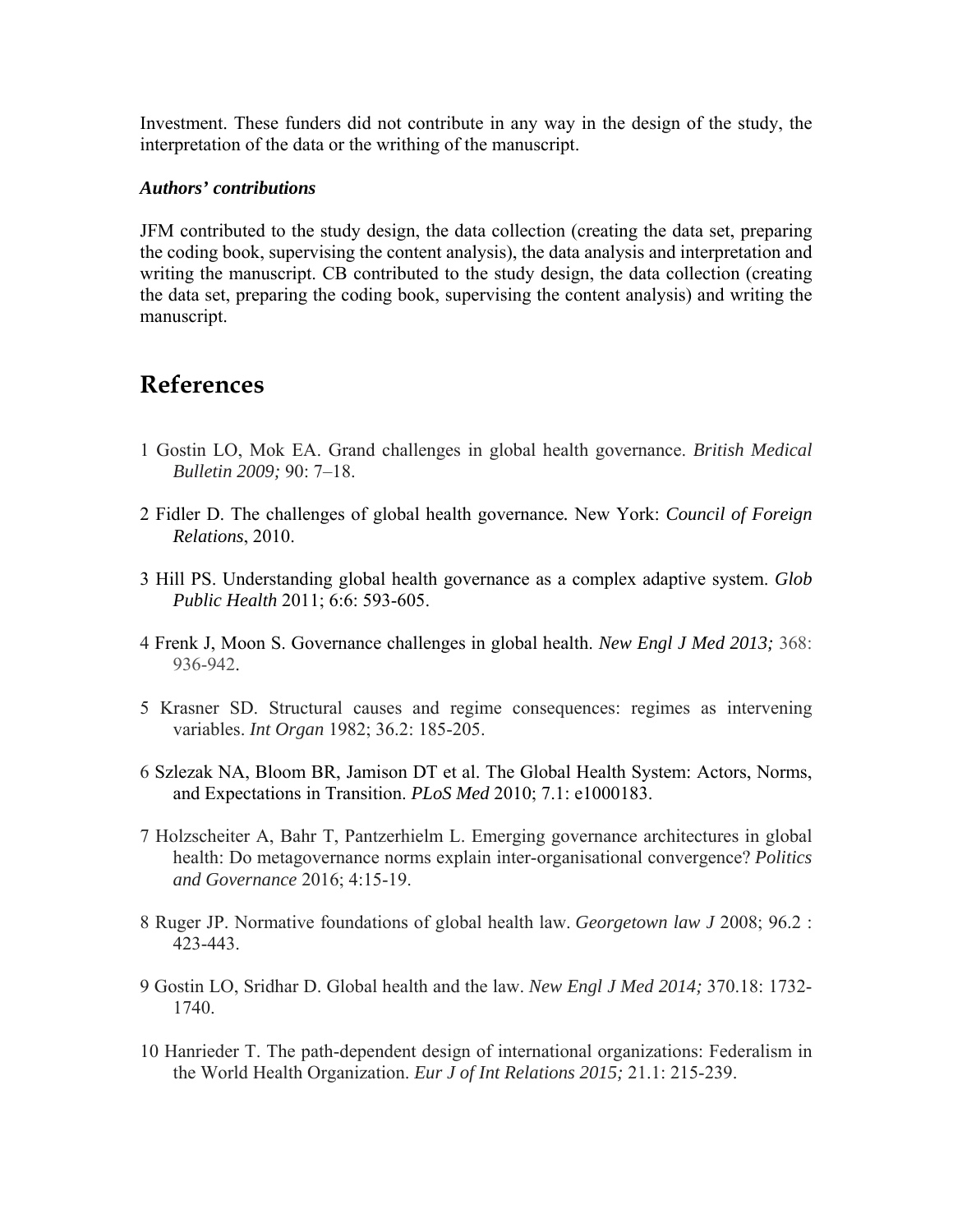- 11 Raustiala K, Victor DG. The regime complex for plant genetic resources. *Int Organ 2004;* 58.2: 277-309.
- 12 Gehring T, S Oberthür. The causal mechanisms of interaction between international institutions. *Eur J Int relations 2009;* 15.1: 125-156.
- 13 Mercurio, B. International investment agreements and public health: neutralizing a threat through treaty drafting. *Bull World Health Organ* 2014; 92: 520-525.
- 14 Helfer LR. Regime shifting: The TRIPS agreement and the new dynamics of international intellectual property rulemaking. *Yale J of Inter Law 2004*; 29: 1-81.
- 15 Morse JC, Keohane R O. Contested multilateralism. *Rev Int Organ* 2014; 9.4: 385-412.
- 16 Alter KJ, Meunier S. The politics of international regime complexity. *Perspect Polit* 2009; 7.1: 13-24.
- 17 Biermann F, Pattberg P, Van Asselt H. The Fragmentation of Global Governance Architectures: A Framework for Analysis. *Global Environ Polit* 2009; 9.4: 14-40.
- 18 Drezner DW. The Power and Peril of International Regime Complexity. *Perspect Polit*  2009; 7(1): 65-70.
- 19 Keohane RO, Victor DG. The Regime Complex for Climate Change. *Perspect Polit*  2011; 9(1): 7-23.
- 20 Gehring T, Faude B. A theory of emerging order within institutional complexes: How competition among regulatory international institutions leads to institutional adaptation and division of labor. *Rev Int Organ* 2014; 9.4: 471-498.
- 21 Barlow, P, McKee, M, Basu, S and Stuckler, D. The health impact of trade and investment agreements: a qualitative systematic review and network co-citation analysis. Globalization and Health 2017: 13: 1-9.
- 22 Labonté, R, Schrecker, T, Packer, C and Runnels, V. Globalization and Health: Pathways, Evidence and Policy. Routledge 2009.
- 23 Hogerzeil HV. Essential medicines and human rights: what can they learn from each other? *Bull World Health Organ* 2006 84.5: 371-375.
- 24 Bender M, Lymberidi-Settimo E, Groth E. New mercury treaty exposes health risks. *J Public Health Pol* 2014; 35.1 ; 1-13.
- 25 Watts N, Amann N, Ayeb-Karlsonn S et al. The Lancet Countdown: tracking progress on health and climate change. *Lancet 2017;* 389 : 1151-1164.